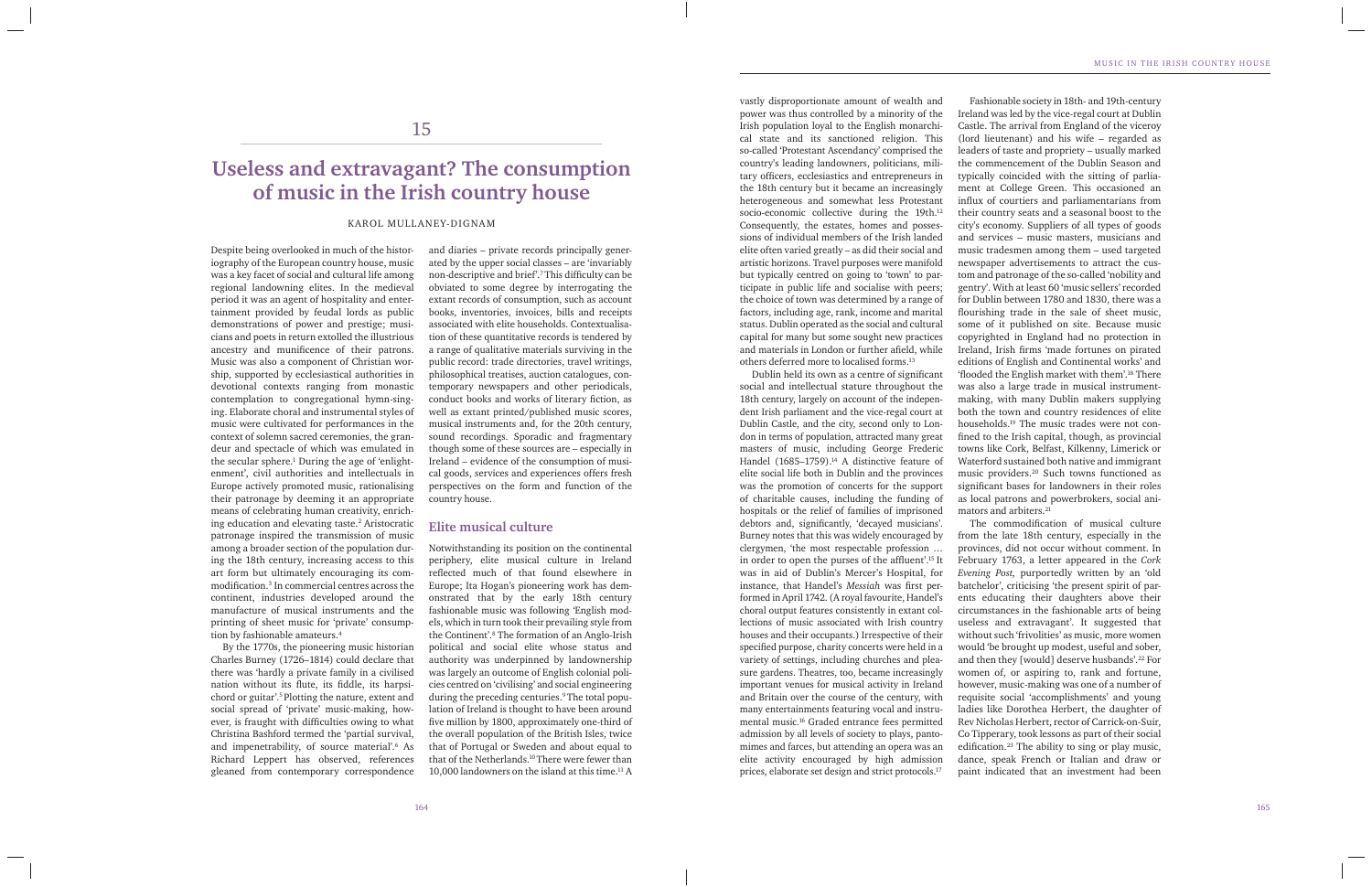made in a girl's refinement and in her preparation for her future roles as wife, mother and hostess. The conception of music as a suitable female diversion was propagated as much by elite women – dubbed by the writer Maria Edgeworth as 'the cabinet council of mothers' – as by instruction manuals and conduct literature and the music 'industry' throughout the 18th and 19th centuries. Contemporary female commentators – including Edgeworth, whose ancestral home was at Edgeworthstown in Co Longford – endorsed the notion: 'accomplishments are such charming resources for young women, they keep them out of harm's way … They are as necessary to her as a fortune: they are indeed considered as part of her fortune, and sometimes are even found to supply the place of it. Next to beauty, they are the best tickets of admission into society which she can produce'.24 At the same time, elite women rarely, if ever, 'performed' outside the home, playing music only in an informal capacity, and while their skills were utilised on impromptu occasions in the country house, professional musicians were always employed for formal, invitational events. Music was thus a significant agent in the formation and expression of female identity; for centuries, domiciliary music-making in Europe and North America facilitated courtship, being considered an appropriate means of display.25 As such, it was more than an amusement to alleviate idleness and enliven domestic life – it was a commodity in the marriage market.

While it was unacceptable for talented ladies to play in 'public', it was acceptable for gentlemen, but this was always done in an amateur (unpaid) capacity and for charitable purposes. So it was that by the 19th century, men with evident ability studied music in an academic way and many of the leaders of amateur musical activity in Ireland were landed gentlemen. Conversely, elite women were dissuaded from engaging seriously with music in order to avoid appearing too 'masculine'. The versatile Sydney Owenson, Lady Morgan (a former governess and lady's companion at Bracklyn Castle in Co Westmeath, Fort William in Co Tipperary and Baron's Court in Co Tyrone) admitted: 'I have studied music rather as a sentiment than a science … lest I should have become a musical pedant'.26 A girl's music education was largely determined by the resources, status and social ambition of her family. Some saw it as the sole responsibility of a governess, who taught the rudiments of music, alongside other subjects, at

Until the abolition of the office of the viceroy in 1922, Dublin Castle endured as an elite social centre and a focal point for the nobility and gen-

home in the country; others were tutored only by prominent music-masters in town. More often, girls like the aforementioned Dorothea Herbert were initially instructed in performance basics by a governess, family member or local teacher, and then sent to town for a 'polish' during the Season. In any case, masters employed by the ruling elite tended to be literate men who taught music as a means of supplementing the income they received as theatre musicians or church organists in Dublin and the larger towns. Some also supplied their pupils with materials, including printed music sheets and sets of lessons, as well as pre-ruled copybooks for manuscript music.27 As Cyril Ehrlich remarked: 'Few occupations offered so many opportunities to cross frontiers of wealth and class which were closed to most people: entering rich households to play and teach, sometimes mingling with the company … In most cases the crossing was temporary and constrained'.28

The dissolution of the Irish parliament after the rebellion of 1798 and the subsequent creation of the United Kingdom of Great Britain and Ireland was followed by economic decline and, as the ruling class migrated to the new centre of power in London, an increased number of 'absentee' landlords.29 However, the continued presence of the viceroy – who from the 1760s was required to live in Ireland for the duration of his term – ensured Dublin's continuance as a significant centre for the dissemination of new tastes and practices. The urban musical economy was deprived of much of its aristocratic patronage but sustained by the rising middle classes, who were acquiring 'unprecedented financial clout as well as increased leisure time to pursue the vast range of entertainments on offer'.30 Moreover, as Paula Gillett has highlighted, the broadening of the social elite to include wealthy businessmen, bankers and other professionals was paralleled by 'a tendency to withdraw from public events such as non-exclusive public concerts (those with low minimum ticket prices) and a turning inward for a major proportion of their entertainment and leisure pursuits.'31 This type of sociability undoubtedly had an impact on the form and function of spaces within country houses.

#### **At home with music**

try. Many of the formal gatherings there involved social dancing and though this was a recreational activity enjoyed by most sections of the population, it was an essential 'accomplishment' for both male and female members of the nobility and gentry. It required professional instruction from a dancing-master and was thus both an investment in and measure of social refinement. Formal balls almost always began with a designated exhibition dance. In the 18th century, this was typically the minuet, the performance of which was 'predetermined in accordance with a protocol of precedence' that applied to the ranked pairings of couples and the order in which they appeared on the dance floor.<sup>32</sup> The stately minuet was supplanted in the 19th century by the quadrille, a livelier dance performed by two couples of high status in square formation. Social dancing was a proactive form of ritualised social interaction that centred more on performance than recreation but it was not confined to dignified state occasions. It became such a popular aspect of elite sociability that the nobility and gentry held balls in their town houses during the Season and on celebratory occasions in their country homes.

Prior to the 18th century, rural residences generally took the form of fortified tower-houses or defensive dwellings, owing to inevitable conflict with those dispossessed by land confiscation and resettlement.<sup>33</sup> As Jane Ohlmeyer has argued, these 'powerful, physical manifestations of the crown's civilising message' facilitated the 'privatisation' and the 'anglicisation of the Irish landscape' in the 17th century.34 It was not until after the triumph of the Protestant King William III at the Battle of the Boyne (1690), which gave rise to a period of relative political stability and economic development, that landowners grew more settled, prosperous and inclined to build ambitious unfortified structures in the countryside. Palladian architectural styles dominated for much of the Georgian era as the classical principles of proportion and symmetry were readily adaptable to houses of varying sizes.35 Interiors were evidently influenced by the aesthetics of the public buildings and commercial recreation spaces with which country house architects and their patrons were acquainted. Of particular significance were the assembly rooms that had sprung up in several large towns by the end of the 18th century. These were sets of circulatory spaces with different social functions, capable of facilitating large numbers of people and sometimes

connected with a prominent building such as a hospital (for which fundraising events were frequently held and the names of the chief lady-patronesses printed in newspaper advertisements to attract company of quality and means). Assembly rooms were perennially popular with young Irish gentlemen as the nature of sociability at such places enhanced the probability of meeting a potential marriage partner; circulation was encouraged, simultaneity in diversions was required, and an impression – if not a realisation – of informality was promoted. In 1831, after dancing at a ball at Almack's, the most exclusive of London's rooms and where he believed he was 'the star of the evening', the young Earl of Ossory, John Butler (1808–54), afterwards 2nd Marquis of Ormonde, concluded: 'We Irish lads are quite the thing & English ladies when they can will ne'er refuse the wedding ring if offered by an Irishman'.36

Several Irish landowners met their wives while socialising in England. Invariably English heiresses, these young women acquired rank and title in exchange for capital that was often expended on the decoration, furnishing, renovation or building of their marital homes in Ireland. Even in great houses established as centres of hospitality – like Castletown in Co Kildare, the marital home of Lady Louisa Augusta Conolly (1743–1821), a daughter of the 2nd Duke of Richmond – competitive society hostesses had 'state' rooms modified to facilitate the circulation of large numbers of invited guests.37 The urban entertainment experience had begun to impact on the planning and design of country houses throughout the British Isles by the late 18th century, with domiciliary entertaining centring more on providing comfortable diversion than adhering to the social and spatial customs of the baroque era, which operated on a graduated basis according to one's rank or relationship to the host. Mark Girouard's work has shown that this in turn necessitated more evenly decorated circulatory spaces, a more equitable distribution of objects and furnishings, as well as areas for social dancing.38 Furthermore, the practice of visiting country houses was becoming a popular leisure activity, with the primary reception rooms open to respectable callers, sometimes at appointed times.<sup>39</sup> As Jeanice Brooks has pointed out, these rooms 'not only answered to their owners' quotidian needs but served to construct idealised visions of domestic life for external consumption.<sup> $40$ </sup> It is difficult to establish when the terms 'ballroom' and 'music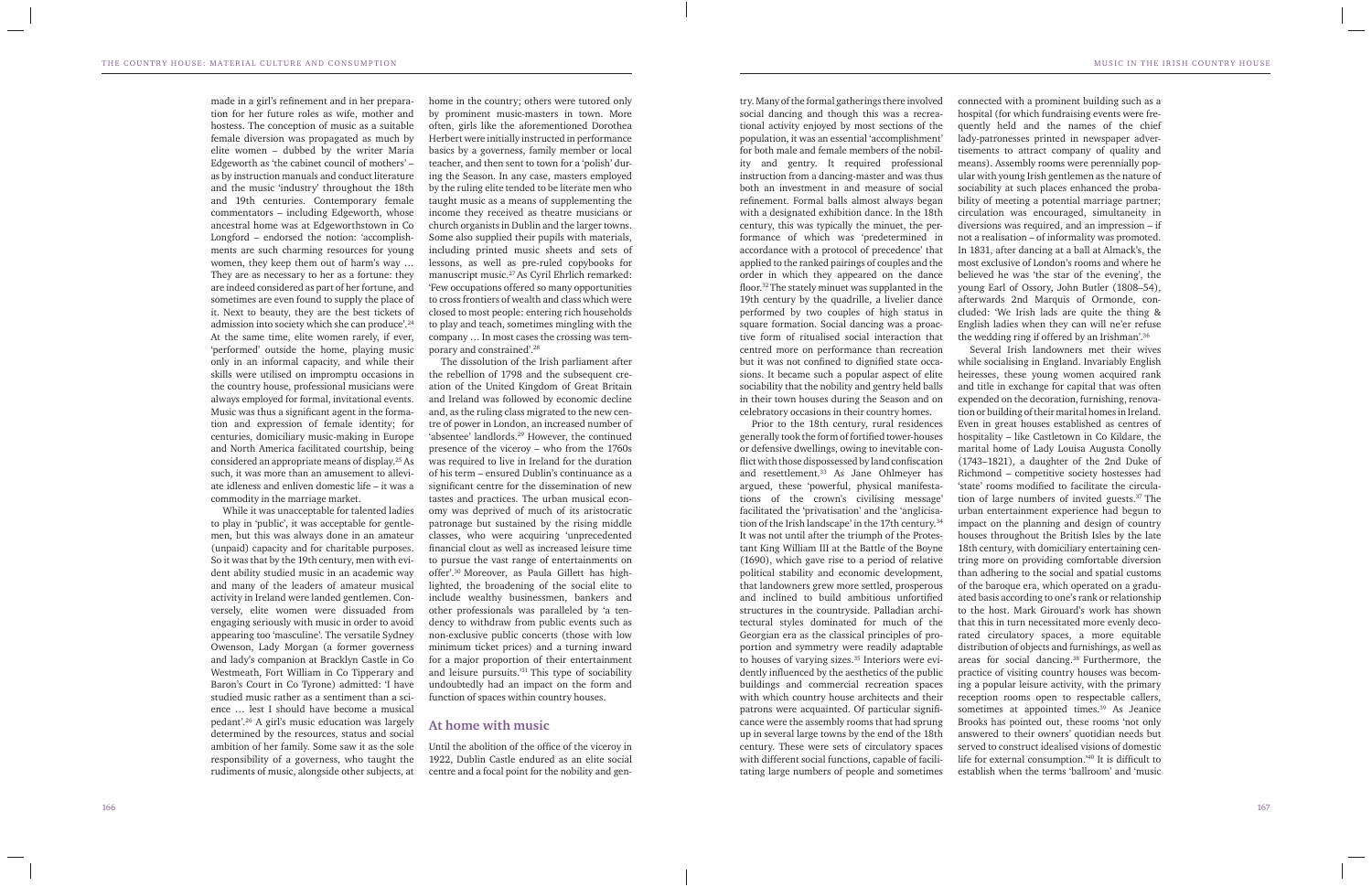*Fig 15.1 Rockingham House, Boyle, Co Roscommon, a John Nash-designed mansion demolished in 1971. [Photo: Davison &* 

*Associates Ltd]*

room' first featured in relation to country houses and if such rooms were purposely designed for – or simply came to facilitate – music and dancing. More often than not, music was practised in drawing rooms or libraries that were increasingly conceived as multifunctional social spaces containing decorative musical iconography, particularly in the ornamental plasterwork on walls and ceilings.

his clerk of works in May 1815 reveals the creation of a 'recess' for it that was '9 feet 11 inches high and 5 feet 8 inches broad ... 4 feet deep, it will be 2 feet into the room'.<sup>41</sup> The instrument itself cost £501 12s 9d, but further sums were spent on: a packing case (£23 16s 6d), freight duty from England (£15 19s 6d), transport by carriage from Dublin (£15), installation by Benjamin Flight on behalf of the company and travelling expenses from London (£82 11s), bringing the total cost to £638 19s 9d.42 Putting this figure in perspective, the annual family income of the average landless labourer, who characterised the majority of the Irish population at this time, is estimated to have been less than  $£20$  in cash and kind.<sup>43</sup>

The levels of spending on musical instruments varied over time and between country houses, as did the systems of supply. While some items appear to have been sourced in Ireland, many came from further afield. At Rockingham in Co Roscommon (Fig 15.1), for instance, a London firm, Flight and Robson, was responsible for building a pipe organ at the neoclassical mansion designed in 1809 by John Nash (1752– 1835), the Prince Regent's architect, on behalf of Robert Edward King (1773–1854), Viscount Lorton. The exact nature or location of the organ is now unknown – the house was demolished in 1971 – but a letter written to Lorton by

While the instrument at Rockingham appears to have been an exceptionally extravagant commission, the pipe organ, typically associated with sacred music-making in a church setting, was a component of secular music-making in many country houses, including Carton in Co Kildare, the former residence of the FitzGer-

alds, Earls of Kildare and Dukes of Leinster. The exact installation date is unclear but an organ reportedly existed there as early as 1822, when it was played at a musical soirée held by Augustus Frederick FitzGerald (1791–1874), 3rd Duke of Leinster – at which the premier Irish peer himself played the double bass.44 Amateur musical parties like this were not unusual but the eager participation of such a prominent nobleman was not necessarily commonplace. The duke, however, was one of the most prominent amateur musicians in 19th-century Ireland and appears to have spent most of his free time making or advocating music. When he was not attending to parliamentary business in London, he took lessons on the double bass and had the distinction of being tutored from 1819 onwards by the Venetian virtuoso Domenico Dragonetti (1763–1846). One newspaper reported in 1833: 'His Grace lives a quiet and happy life in the bosom of his family. His tastes are chiefly musical'.45 The duke's penchant for music extended to the decoration of his country house, extensively remodelled after the sale of his Dublin town house (Leinster House, today the seat of Dáil Éireann, the Irish parliament) in 1815. The main salon had been decorated in the 18th century with sumptuous stuccowork featuring mythological figures carousing in the heavens and appears to have originally functioned as a dining room. By the mid-19th century, though, this was a prime entertainment space, referred to as the Music Room or Organ Room (Fig 15.2); the extant gold-and-white organ casing was designed in 1857 by the duke's son Gerald (1821–1862), an officer in the Scots Guards and a gifted composer (Fig 15.3).46

Not all landed families had the proclivities or the means of the FitzGeralds. Many did not purchase instruments as new; some were obtained by inheritance or as gifts, others acquired second-hand. The writer Elizabeth Bowen (1899–1973), whose ancestral home was at Bowen's Court in Co Cork, noted that her great-great-grandfather 'had placed in the hall not only a harmonium of some power but a large-size organ with gilded pipes' which he had acquired 'at auctions'.47 In other houses, instruments were simply hired or borrowed as required. Household account books reveal, for example, the frequent hire of a piano at Woodlawn in Co Galway, the home of the Trench family, in the early 1800s and, in 1829, the oneoff rental of a 'harp and musick stand' at Jenkinstown, Co Kilkenny, home of the Bryan

family.48 It may have been the case that musical instruments *were* viewed by some landlords as luxuries, and their permanent acquisition and maintenance deemed extravagant; this could certainly account for a paucity of inventory references. However, the temporary procurement

*Fig 15.2 The Gold Saloon (Music Room) at Carton, Co Kildare. [Photo: Davison & Associates Ltd]*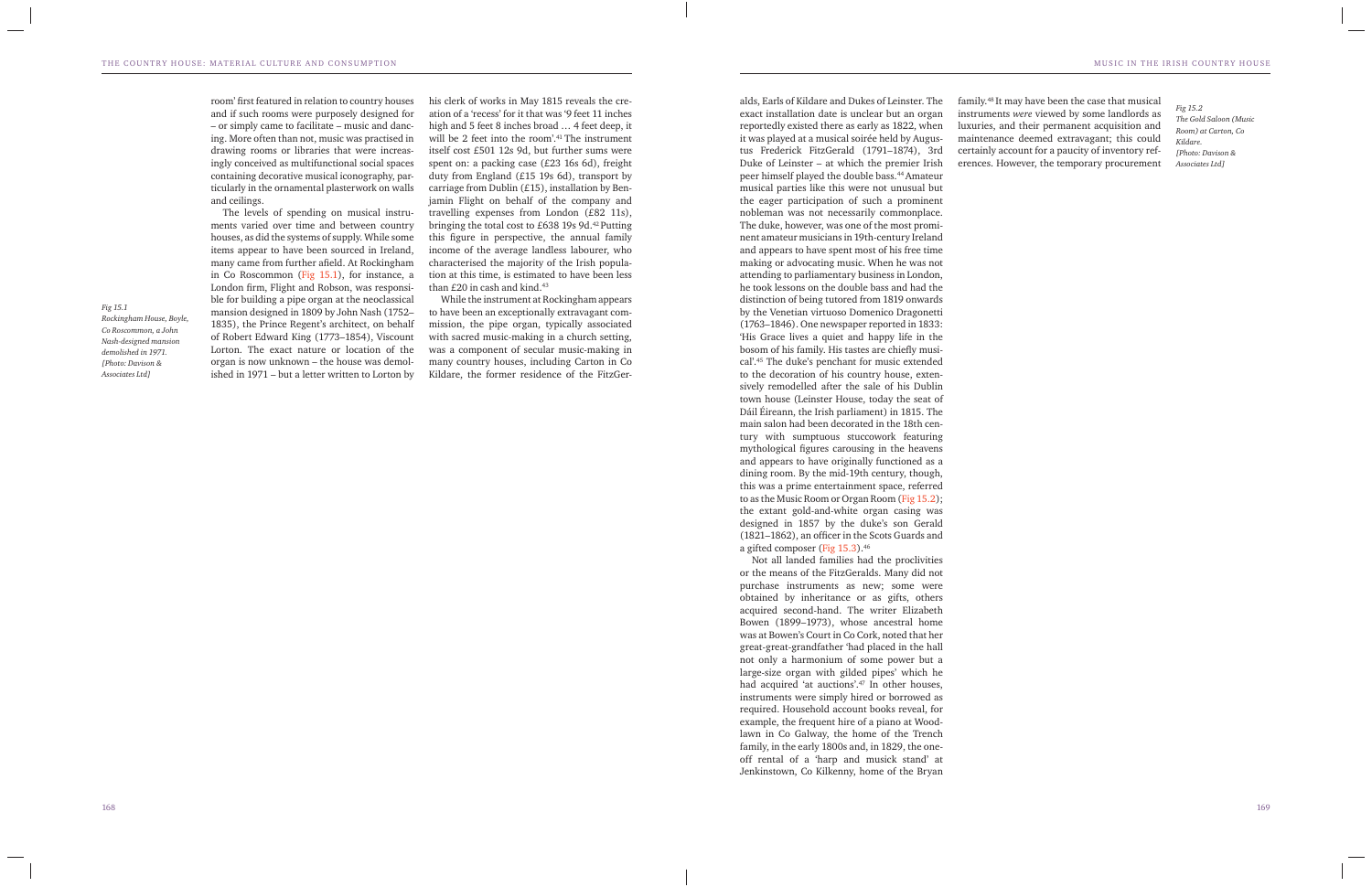*Fig 15.3 The cover of The Elopement Galop, composed by Gerald FitzGerald. [Photo by the author]*



of keyboard instruments suggests that these were 'necessary' at times and greater meaning is assigned to their utilisation as a result.

## **Historical narrative and the contemporary country house**

the economic boom of the 1990s – the so-called 'Celtic Tiger' era – that a growth in national confidence produced a gradual change in political, public and academic perspectives.<sup>51</sup>

Although the contentious matter of land possession has long dominated Irish history, investigations of the 'ordinary' daily lives and accoutrements of elite owners and their families, not to mention the materialisations of musical culture, are deficient.<sup>49</sup> This owes much to the fact that for decades after Irish self-government was attained in 1922, the material possessions of the former landowning and governing classes, perceived as 'some form of affront to the nation', failed to gain recognition as part of the 'narrative of national achievement'.50 Regarded as relics of English colonialism and reminders of the struggle for landownership – inextricably linked with Irish nationalism – numerous houses were burned for 'political' purposes, dismantled for materials, demolished outright or, in many cases, simply denuded of contents and abandoned to fall to ruin. A small number persisted as private family homes; a few were afforded utility as schools, hospitals and other institutions run by religious orders or by the state. It was not until

For the most part, the 'big house', a term which historically embodied both Irish deference and disaffection, has become a more acceptable aspect of Ireland's heritage and a number of properties in private and public ownership operate as visitor attractions with the support of local communities. This has been a positive outcome of the country's recent political, economic, social and cultural evolvement, but the country house visitor offering is still in need of development. Today's discerning visitors expect historical 'experiences' and levels of interpretation presented by popular period drama productions for television*.* Investigating the practices and materials associated with music offers, at the very least, a key to unlocking the social histories of the 'big houses' and their former inhabitants. The resultant data offers fresh narratives for the promotion of the country house, as well as opportunities for collaboration between providers in heritage, tourism, culture and the arts – and with those conducting scholarly research.

While some general manifestations and meanings of music consumption have emerged from the nascent study of music in the context of the country house in Ireland, the United Kingdom and further afield, much analytical work remains to be done on elite consumers of musical goods and services. Scholarship on the systems of supply and demand, in particular, would shed more light on the cultural and intellectual worlds inhabited by country house owners, occupants and employees, and their respective roles as patrons and purveyors. Urban providers played vital roles in articulating music consumption but further study might uncover more information on social hierarchies generated by aristocratic patronage among music and dance professionals, as well as continuities or cessations with traditional practices among the rural peasantry. Musical choices were evidently made across a range of provincial, Dublin and London suppliers for a myriad of reasons, with the result that the pattern of supply was, as Jon Stobart has commented in an English context, 'far from being a simple dichotomy of local–everyday and metropolitan–luxury purchases'.52

Further scholarship might expose networks that would help to situate developments in

music, culture and society in Ireland within a much broader range of contexts than have been considered in conventional historiography. At the same time, engaging with issues of social transmission and cultural commodification would allow some obviation of questions of nationality or ethnicity, long predominant in the historiography of Irish music, and illustrate the value of applying 'other' ideologies of individual and collective identity including 'class' and 'gender'. It is noteworthy that newspaper reports of music in Irish country houses, especially in the years after the Great Famine (1845–51), tended to be in connection with social dancing at high-society gatherings or at family celebrations involving estate employees and tenants – as opposed to concerts of music per se. The presence of newspaper journalists at these 'private' – or at least 'non-public' or non-fee-paying – events points to the fact that they were, in Gillett's words, 'less a sign of admiration for superb musical attainments than a statement of the power that could be demonstrated by highly conspicuous consumption'.53 Anomalously, there seems to have been a concerted effort to report music-related news from Parsonstown in King's County (known today as Birr, Co Offaly) and the contributions of the Parsons family, earls of Rosse, who resided at Birr Castle. It was typically the only Irish venue mentioned in the 'country news' section of the prestigious periodical *Musical Times* throughout the late 19th century.54

Though the historical consumption of music by regional landowning elites was an expression of status it did not necessarily characterise landlords as musical connoisseurs. It would seem that music consumption had, in fact, much more to do with the management of social relations and expectations. Musical activity embodied notions of propriety, promoted positive interactions with peers, supporters, servants and tenants, and even informed the design and decoration of spaces within the home. Access to music was broader and more democratic by the 20th century, but its realisation continued to necessitate specialist expertise and materials, ensuring its perpetuation as a marker of socio-economic status. This is particularly evident in the vast music collection at Birr Castle, which includes mechanical and electrical instruments such as automatons, music boxes and gramophone record players – decorative and functional items intended for immediate consumption. The collection also

comprises hundreds of records – with music by the Viennese, German, Italian, French and Russian masters, performed by major international orchestras – amassed by subscription. Original record packaging, containing customs declaration stickers and postage stamps, still held at the castle, confirms the musical interests of the sixth Earl, who had records sent from various music sellers in the USA in the 1930s.<sup>55</sup> Travel thus had implications for the transfer of musical ideas and materials, as did personal subjectivities and familial circumstances, all of which warrant more serious consideration. The case of Birr Castle also highlights the position of some country houses not only as repositories of music documents and period instruments, but also of substantial audio collections, which reflect profound transformations in the practice and reception of music alongside technological advances in sound recording. As Caroline Wood remarked in the context of her study of music-



*Fig 15.4 Royal Portable Harp made by John Egan, a leading Irish harp-maker in the early 19th century. Measuring just three feet in height, few of these harps are known to exist today, a small number of them in Irish country houses. [Photo by the author]*